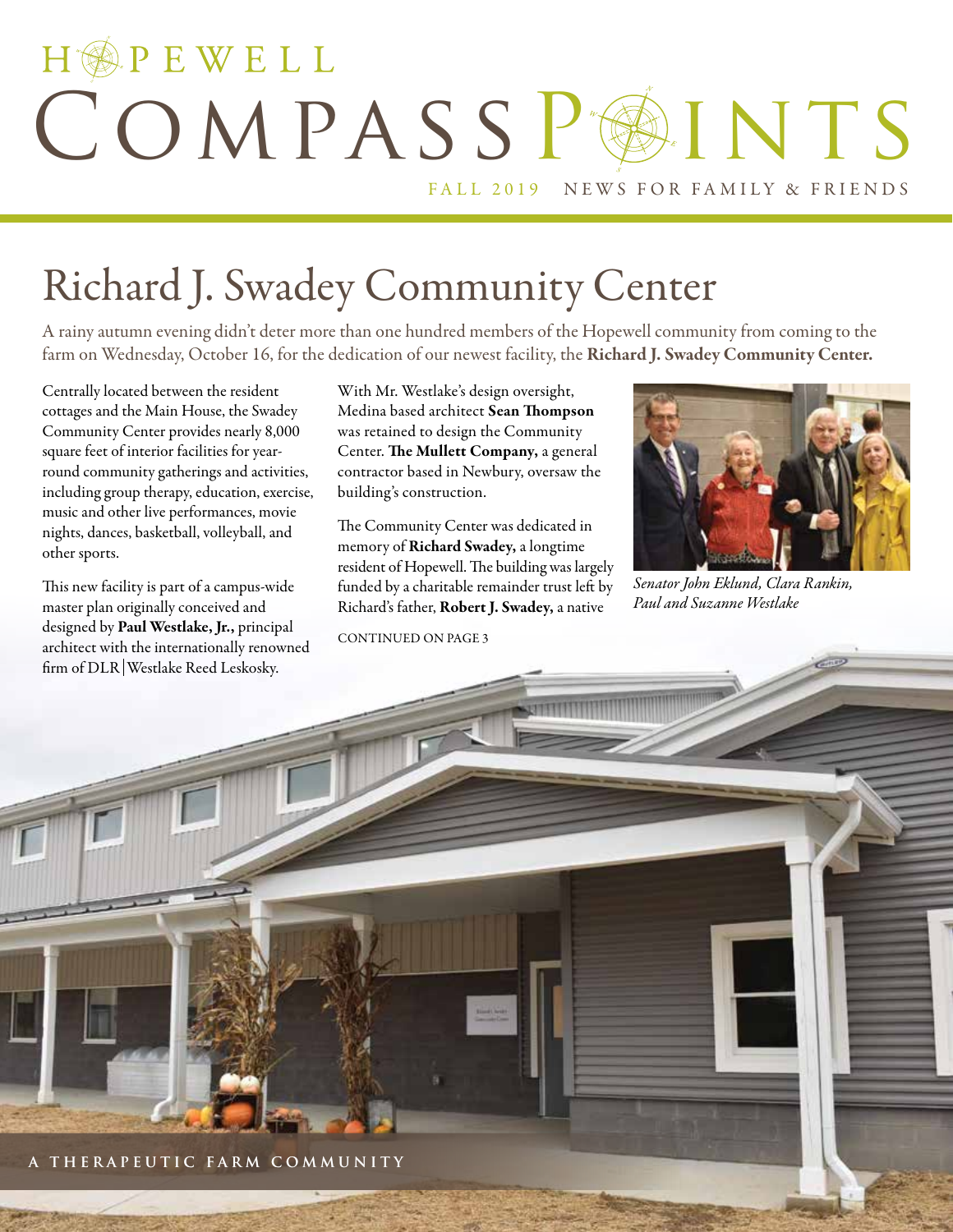# Hopewell Leadership Retreat

On October 4, the Board and Senior Staff spent the day together on a Hopewell Leadership Retreat to take stock of the organization's progress in the last year and agree on priorities for 2020. To help ensure an outside perspective, we were joined by Ben Robinson, formerly the President of Rose Hill Center, and now an independent consultant.

The context for the retreat was a productive and successful past year in the design and implementation of the new strategy approved by the Board in September 2018 – but with the ever-present challenge of meeting our census objectives. The session was energizing and productive for our group of 24 and resulted in several important directions for the coming year. First, we will move immediately to implement a financial assistance program to broaden access to Hopewell through up to five grants with reductions from normal fees – depending on the family's financial need. Next, we will further strengthen outreach and marketing through the addition of a Director of Professional Outreach (part time for a senior position) and Manager of Relationship Development (a new position) and implementing further improvements in Hopewell's website and other electronic communications.

We will also push forward with the design and implementation of a Transition Services Program, an added priority in Hopewell's strategic plan and especially important in better serving some of our residents who remain in Northeast Ohio after discharge. We will pursue the next phase of a project to potentially add Obsessive



*Dave Shute and Jim Bennett*

Compulsive Disorder (OCD) as a new primary diagnosis for admission and treatment at Hopewell. The initial assessment by one of the county's leading practitioners – Dr. Charles Brady, Director of the Lindner Center's Anxiety & OCD Program – suggests that OCD is compatible with our current therapeutic methodologies, our farm setting, and length of stay characteristics.

Finally, directors and staff alike reinforced our commitment to accomplish these initiatives with responsible and conservative operating capital and cash flow budgets for 2020. Staff will be working together with the Finance Committee over the coming weeks, aiming for approval at the early December meeting of the full Board.

In short, the Leadership Retreat along with the dedication of the Richard J. Swadey Community Center and the 9th Annual David M. Cutler Conservatory Exploring Mental Health Series at WVIZ/ ideastream® made for an energizing and exciting Fall for Hopewell.

Board of Directors Clara T. Rankin *Life Trustee*

Chloe Rankin Seelbach *Chair*

Susan S. Locke, MD *Vice Chair*

William A. Wortzman *Vice Chair and Treasurer*

Joseph F. Verciglio *Secretary*

Peter Anagnostos Nathan A. Berger, MD Susan Silverberg Bewie Christopher C. Brookes Geofrey J. Greenleaf William R. Hawke Mary Joyce Joseph J. Mahovlic Leslie M. Mapes Roger F. Rankin Daniel E. Schweid, MD Mark W. Teague David A. Vincent, DC Todd Welki Suzanne Westlake Uday Yadav

Honorary Directors Herbert Y. Meltzer, MD Suzanne Morgan Donna S. Reid

#### Council of Advisors

Jenifer Garfield William D. Ginn Sally Henkel Edith F. Hirsch Michael J. Horvitz Susan D. LaPine Toby Devan Lewis Kathryn L. Makley John C. Morley Deborah Read

Robert J. Roth, RPh Gretchen Smith Mark J. Warren, MD, MPH Philip Wasserstrom Margaret S. Wheeler

Executive Director James E. Bennett

Associate Executive Director David H. Shute

9637 State Route 534 Middlefield, OH 44062 440.426.2000

COMPASSP<sup>INTS</sup>

IS A QUARTERLY PUBLICATION FOR THE FRIENDS AND DONORS OF HOPEWELL.

Don Bernardo, CFRE, *Director of Development* Ann Thompson, *Editor/Writer* Audrey Katzman, *Writer*  Jack Childers, *Staff Photographer*

> Development Office 147 Bell Street, #303 Chagrin Falls, OH 44022 440.247.0912

www.hopewellcommunity.org

### **Support Hopewell every time you shop with Amazon!**

Hopewell is a registered AmazonSmile organization. This is a simple and automatic way for you to support Hopewell every time you shop on-line. Simply visit smile.amazon.com and choose "Hopewell Inn" as your charity. The AmazonSmile Foundation will donate .5% of the purchase price from your eligible AmazonSmile purchases. Happy shopping this holiday season!

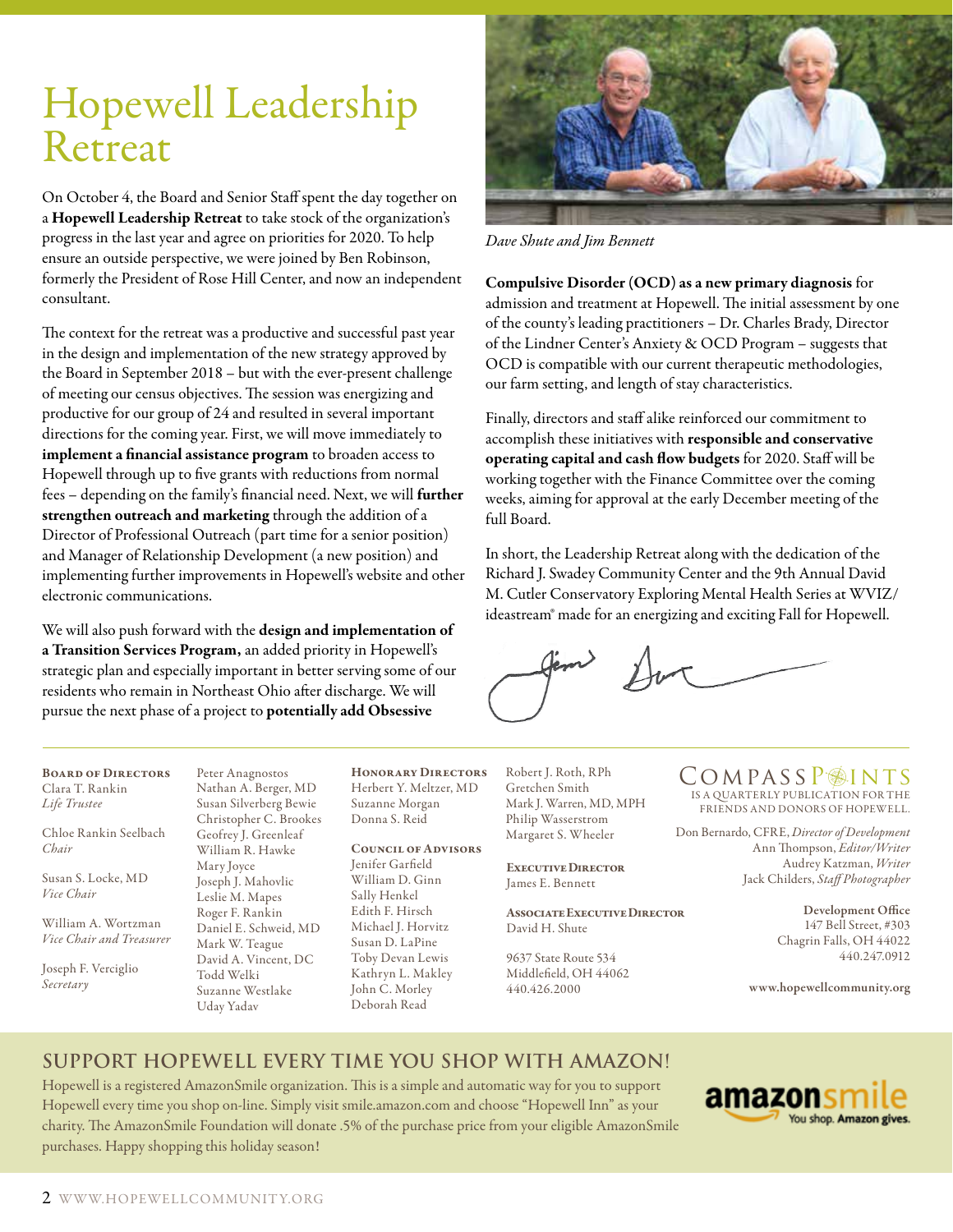

## Dear Friend of Hopewell,

*By now, you have received our year-end Annual Fund appeal. If you have made a contribution, thank you. Your support helps nourish the spirits and heal the minds of Hopewell residents. If you are considering making a gift, visit us at www.hopewellcommunity.org/support-us/donate to make a secure gift online or call 440.247.0912 with a credit card.*

Your donation allows Hopewell to provide fee assistance to a majority of our residents' families who otherwise would not be able to take advantage of our proven holistic healing model of mental health care.

Our board, staff, residents and their families deeply appreciate your generosity. Thank you for investing in the healing power of nature, community and meaningful work.

**New donations and increases to your previous gift**  WILL BE MATCHED **by an anonymous donor.** 

#### *Richard J. Swadey Community Center (continued from cover)*

of Cleveland who was the former chairman of Midland Title Security, Inc. Additional lead funding for the Swadey Community Center came from longtime supporter Suzanne Morgan, a member of the Hopewell Council of Advisors, and gifts made by Eaton Corporation and members of the Hopewell Board of Directors.

The dedication was a community-wide event, attracting Hopewell board and staff members, residents, and supporters. Hopewell board chair Chloe Rankin Seelbach served as



*Candace Carlton and Lynn Gatti*

Master of Ceremonies, and the evening featured remarks from Hopewell executive director Jim Bennett. Special guests included Ohio State Senator John Eklund of the 18th District, who provided a proclamation from the Ohio Senate. Senator Eklund emphasized the importance of the work Hopewell does to help people with serious mental illness.

Also in attendance were several local members of the Swadey family, led by Richard's aunt Mary Ann Szadkowski, who unveiled the dedication plaque along with Hopewell founder Clara T. Rankin. Another representative of the family, Lynn Gatti, delivered remarks prepared by Richard's sister, Jeannie Langdon.

The dedication was catered by Warren's Spirited Kitchen of Burton. Guests lined up outdoors despite the rain to sample ice cream from the King Kone Ice Cream Truck. The evening was a joyful celebration of Hopewell's progress and success in building an effective therapeutic farm community.



*Jim Bennett, Chloe Seelbach, Suzanne Morgan and Barney Kemter*



*Eagerly waiting for dessert*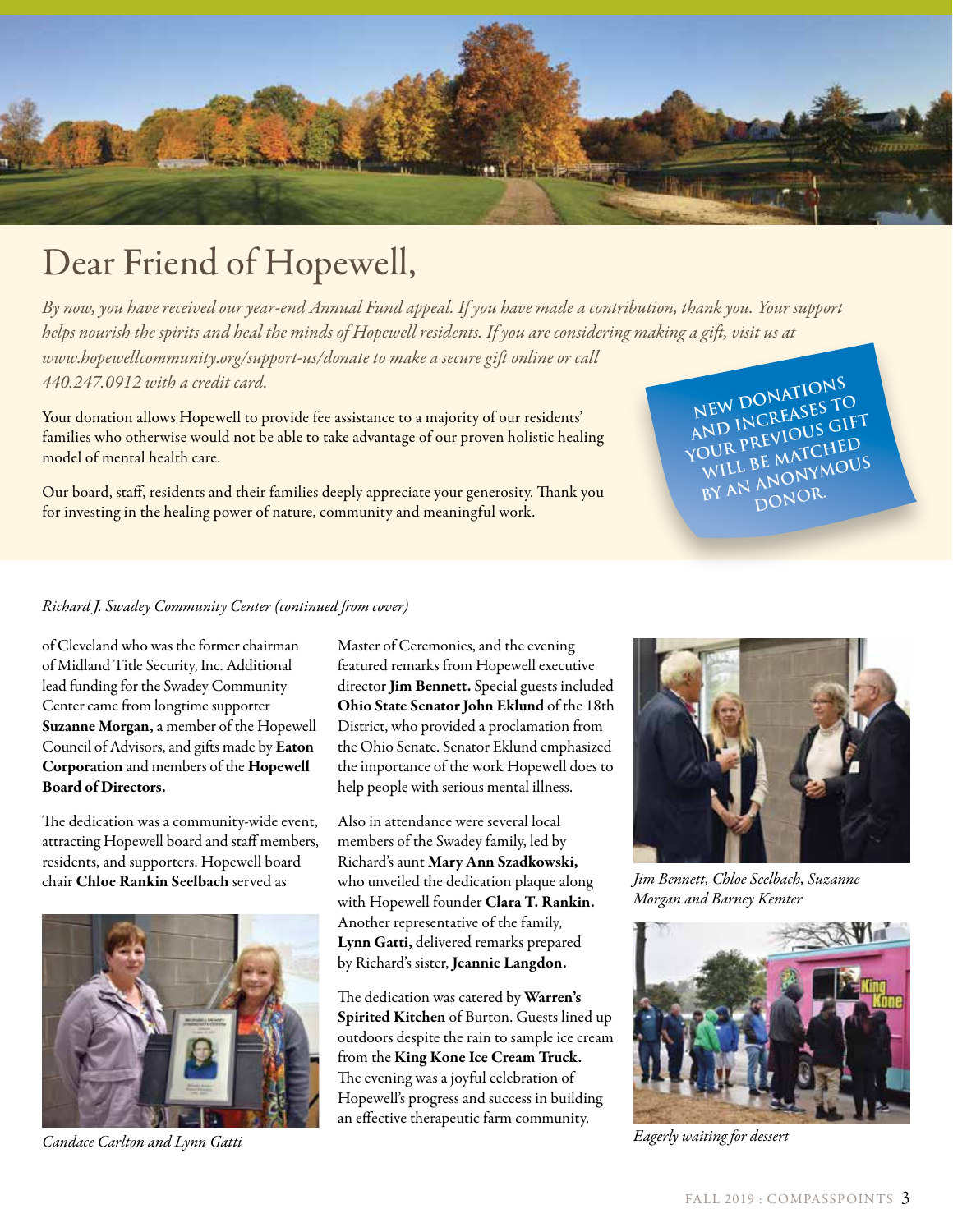### VISITING ARTISTS

*Hopewell's Art Therapy program immerses residents in a creative world that helps build independence, problem solving skills and coping techniques. The Visiting Artist Program allows artists to share their trade and knowledge with the community.* 

Clare Murray Adams, from Southington, Ohio, received a BFA from Kent State University and an MFA from Vermont College. Her work is centered in mixed media collage and in encaustic painting. Clare uses found objects and clothing as vehicles for the content of her work, allowing her to comment on emotional human qualities and feminist issues. The residents explored eco-dying using natural foliage they found while



wandering the farm. Their mixed media collages were on wood utilizing the eco-prints and other materials.

*"It was a neat process, trying to figure out how everything worked together. I liked that because I was able to be creative and able to make a reflection of myself to share with others."*

–Charles

Ryan Osborne, a ceramic artist, is a native of Kingsport, Tennessee, a small town near the Great Smoky Mountains. He grew up attracted to the natural world around him; whether it was the rolling hills, mountains, lakes, or rivers, he was always out exploring. His sculptures are based around form, spontaneity, and working intuitively. He showed the residents how to make pieces using coil-building. The pottery was then fired using a barrel-firing technique, one of the oldest and most primitive ways to finish pieces.

*"I had stayed up late the night before looking at primitive pottery, so the firing really resonated with me. It was really neat to see how it all actually works."*  – Mike







Liza Rifkin, a Cleveland based third year to lead a workshop on Mother Nature's ephemeral beauty, taking notice. Casting natural objects essence and beauty at the moment they are most fragile, creating an object that will last a lifetime. Hopewell grounds and cast them in bronze, learning how to create jewelry using metal soldering and

*"It was really hard and frustrating trying to put everything together, but I was very patient, and we learned a lot. The piece I made... I wear all the time now!"*  $-$  A RESIDENT

### CREATIVITY AT HOPEWELL







Mary Cassidy organizes Hopewell's Art Therapy Program. "I explain it to folks as having a conversation with your subconsciousness or your unconsciousness," Cassidy said. "It gives you an ability to learn a little bit more about yourself, build insight into things that are happening while you're in recovery, and deal with this challenging healing journey."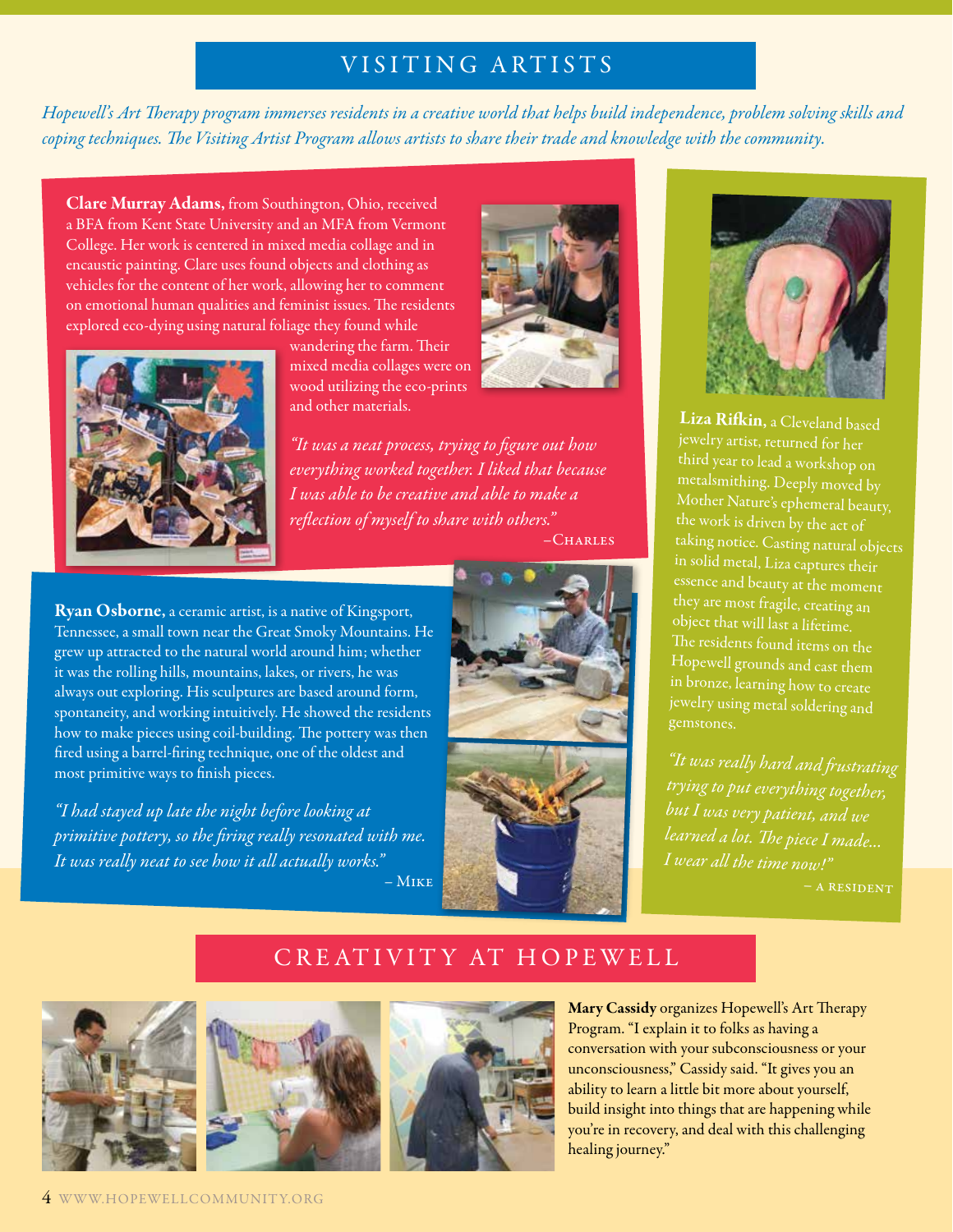I just<br>Frew I  $hat +$ Somehow monng



# EXPLORING MENTAL HEALTH 2019 The Healing Power of the Creative Arts

On Tuesday, October 29, Hopewell presented the Ninth Annual David Cutler Conservatory Exploring Mental Health Series. Sponsored by Alexander (Sandy) and Sally Cutler in honor of their son, the series addresses timely topics to increase public awareness of mental illness. This year's theme was "The Healing Power of the Creative Arts." Nearly one hundred friends of Hopewell gathered at the Playhouse Square studios of ideastream® for an informative and entertaining presentation by William J. Doan, Ph.D., and Hopewell clinician and art therapist Mary Cassidy.



After a cocktail reception, guests were ushered into ideastream's Westfield™ Theatre at the Idea Center®. Hopewell board chair Chloe Rankin Seelbach began the evening by thanking the Cutlers for their continued generosity in sponsoring the event.

WVIZ president and chief executive officer Kevin Martin welcomed

the crowd. Martin recalled that a group of ideastream leadership toured Hopewell earlier in the year and were greatly impressed by the facilities and program. "The work you are doing is very, very important," Martin said, paying tribute to Hopewell's founder, Clara T. Rankin.

Hopewell executive director Jim Bennett spoke briefly about our approach to treating mental illness. "Everyone here has been touched in some way by mental illness," Bennett said. "We are all in this together." He described how Hopewell is working to increase access to its unique healing model, for example through expanding our fee assistance program and by seeking partners to help our residents with transitional services.



Hopewell director of development Don Bernardo introduced Dr. Doan, a professor of theatre in the College of Arts and Architecture at Penn State University. He was named Penn State Laureate for the 2019–20 academic year, during which he is exploring the intersections of art, science and health through interactive experiences that address living with anxiety and depression. In addition to articles in scholarly journals, Doan co-authored three books and several plays. He has presented solo performance projects at a variety of venues across the United States and abroad, as well as off-Broadway.

At Exploring Mental Health, Doan shared his experiences through a series of vivid and personal drawings which he combines with an intimate, informative and entertaining narrative. He captivated the audience with excerpts from his



current performance piece, "The Anxiety Project," which received a standing ovation. Hopewell art therapist Mary Cassidy discussed Hopewell's approach to art therapy and the ways it helps our residents, and people with mental illness in general. The pair took questions from the audience before returning to the reception room for coffee and dessert.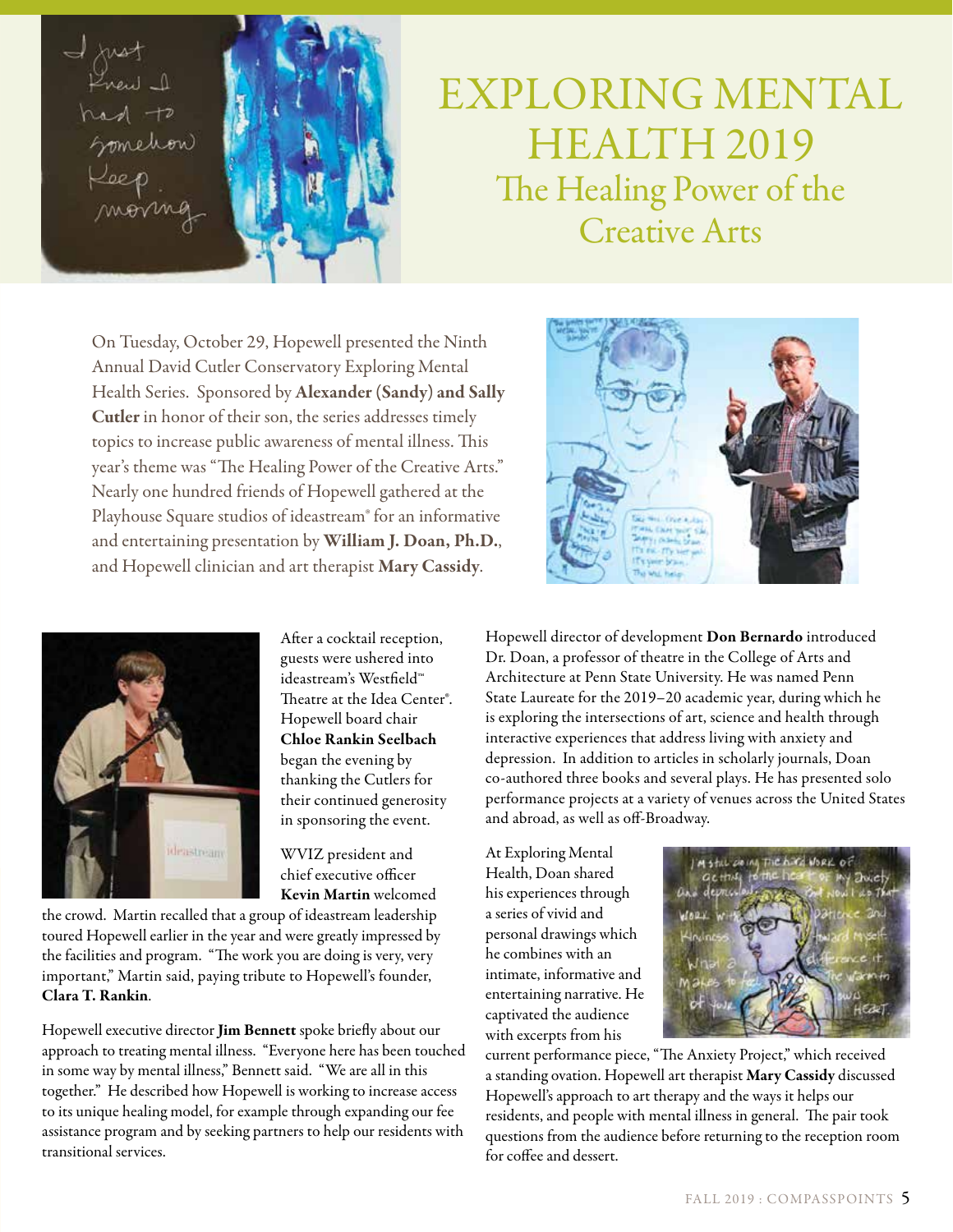### Honorary and Memorial Gifts AUGUST 1 – OCTOBER 31, 2019

#### IN HONOR OF

Sally and Sandy Cutler Jay and Janet Auwerter

Clara T. Rankin Peter and Frances Buttenheim Anne Reese

### IN MEMORY OF

Mrs. Hugh Calkins, Mrs. Lawrence Groves, Mrs. John Hadden, Henry Hawley, and Dr. Clyde Nash Clara T. Rankin

David Cutler Lorelei Hertvik

### RECENT FOUNDATION GRANTS

- The George W. Codrington Charitable Foundation
- The Louise H. and David S. Ingalls Foundation
- The Kelvin and Eleanor Smith Foundation

*We apologize for any errors or omissions. Please email akatzman@hopewell.cc or contact the Development Office (440.247.0912) so that we may correct our records.*



# FROM THE WISHING WELL

#### HIGHEST PRIORITY NEED

Currently all staff use computers that were donated or handed down. New desktop models are sorely needed. Through our IT provider, Ashton Technology Solutions, we may purchase desktops for approximately \$1100 with set-up and installation. For more information, please contact Lynn Childers, Chief Financial Officer (lchilders@hopewell.cc or 440.426.2089).

#### ON HOPEWELL'S AMAZON.COM WISH LIST

- Four 48" smart TVs (or larger) for residential cottages and main house (\$525 each)
- LED Projector for movie nights (\$269)

#### OTHER WISHES

- Tickets for December 27 outing to Trans-Siberian Orchestra at Rocket Mortgage Fieldhouse.
- Trailer to haul farm animals (12 feet long)
- Off-road utility vehicle for hauling new or used in good condition. Contact Jack Childers for more information (jchilders@hopewell.cc).
- Magimix 16-cup Food Processor CS5200 XL (\$499 on williamsonoma.com)

### THANK YOU

Stuart and Beverly Eisner – Keurig and supply of K-cups Richard and Kathleen Goldman – Phonic Powerpod PA and speakers

Donations of gifts-in-kind are tax deductible to the extent allowed by law. Donors will receive written acknowledgments for their records. For more information, please contact the Development Office (440.247.0912 or akatzman@hopewell.cc).

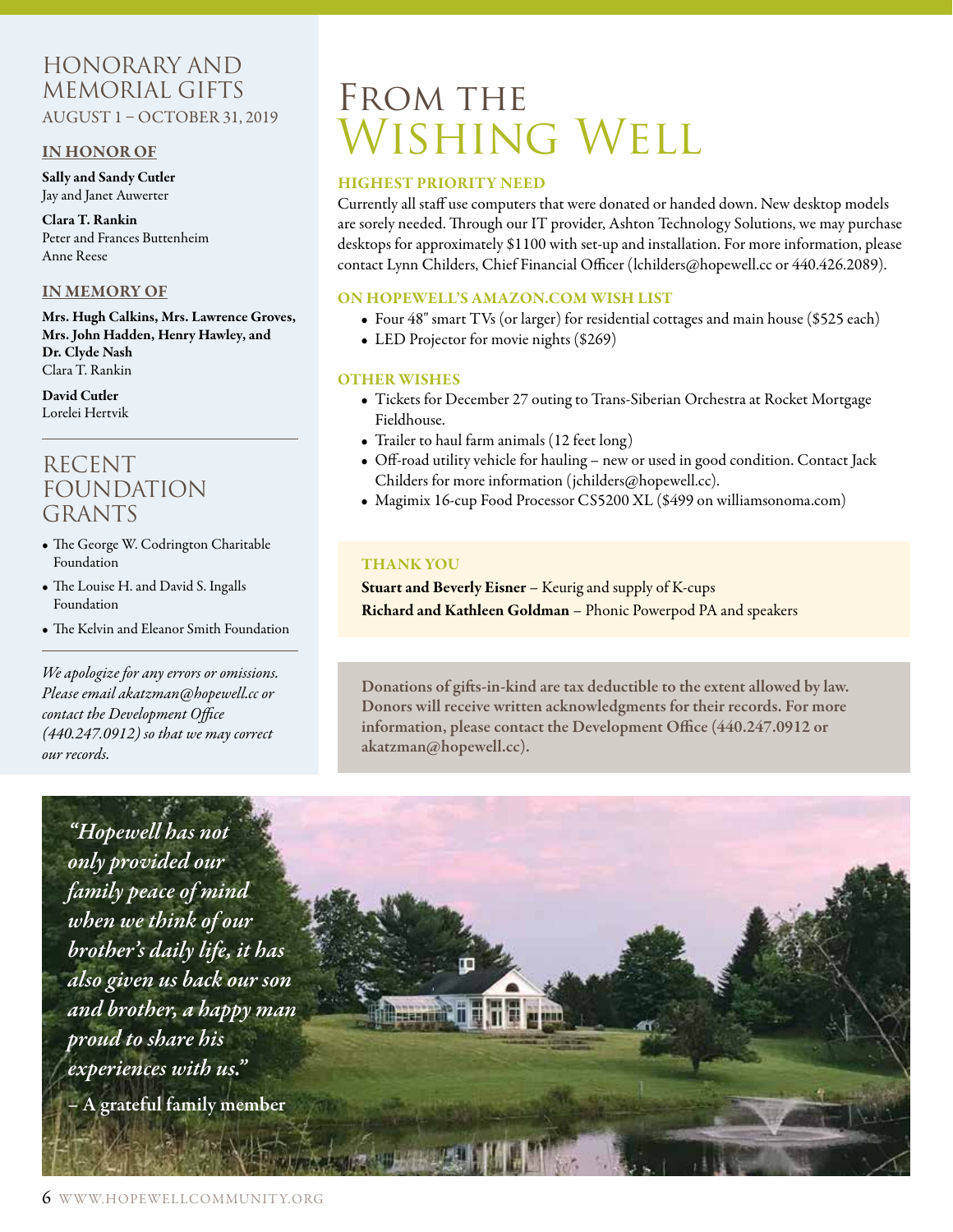# Our Team, Our Passions

Chris Goodall, LISW-S, recently joined Hopewell as Director of Outreach. She worked for Hopewell 2007- 2010 as Clinical Director and is pleased to share her interests with the community once again.

After leaving Hopewell, Chris worked at Louis Stokes Cleveland VA Medical Center, helping veterans with serious mental illness in an outpatient setting. Drawing from



her love of horses, she started an equinefacilitated psychotherapy program in cooperation with a local therapeutic riding center that showed positive outcomes for veterans who partnered with horses, specifically in developing hope and decreasing symptoms of PTSD.

Chris has been riding horses for over 30 years and currently enjoys driving her miniature horse. She is a senior faculty member for the HERD (Human-Equine Relational Development) Institute, training other practitioners and equine professionals that want to partner with horses.

As an adjunct faculty member for Lake Erie College, Chris lectures on equine facilitated psychotherapy and learning. She also helped start In Step With Horses, a non-profit in Chagrin Falls which is dedicated to bringing animals and humans together for mental wellness. She is a member of the Professional Association of Therapeutic Horsemanship International and a certified trauma practitioner through the National Institute for Trauma and Loss in Children.

In her new position, Chris will provide strategic and process management to build relationships with institutional referral sources. Chris hopes to expand her leadership knowledge and share stories of Hopewell with hospitals, social workers and colleges. This year, Chris had the opportunity to train in The Daring Way™ and is excited to share the work of Brené Brown with the Hopewell community.

When asked about her favorite Hopewell experience, Chris said, "Every day at Hopewell is a 'best day ever' experience. I love having nature just outside my door and sharing Hopewell's mission with the broader community!"

# Hopewell Happenings

The wind and cold weather did not keep staff and residents from trick-or-treating around the farm. Everyone worked together to find costumes, helping each other with make-up and whimsical hair. Staff was stationed at many different buildings, offering healthy Halloween treats and festive comradery.